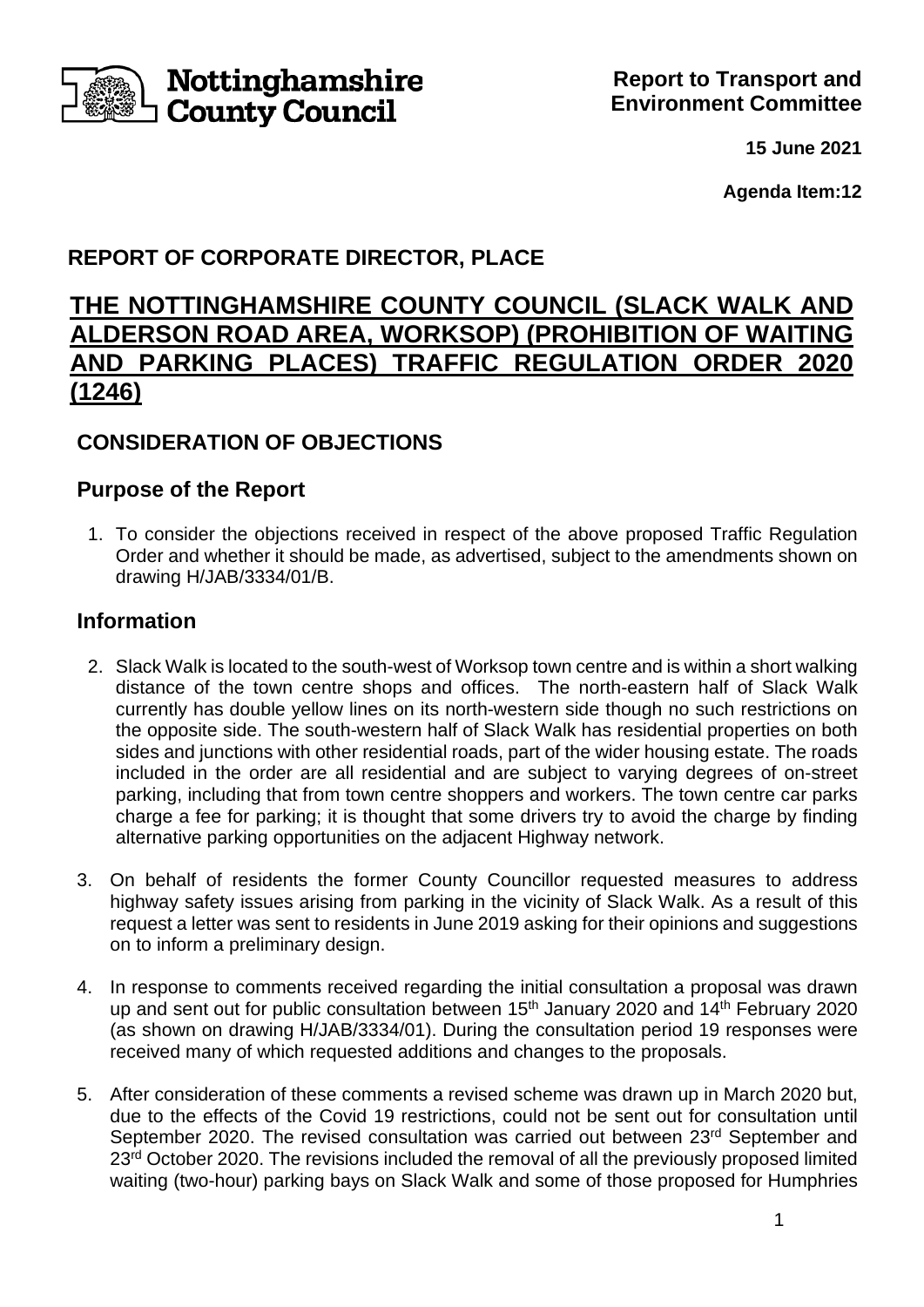Gardens. In response to requests by residents some of the previously proposed double yellow lines, on Slack Walk and Hartland Road, were lengthened and extra single yellow lines (no waiting on Monday to Saturday between 8am and 6pm) were proposed for Alder Close.

- 6. The majority of the two-hour parking bays were removed from the revised scheme due to concerns that the restrictions would push long-term commuter parking further into the surrounding residential streets. On Humphries Gardens some of the limited waiting bays were retained to give the residents and their visitors more opportunities and flexibility to park on-street. The revised proposals are shown on drawing H/JAB/3334/01/A.
- 7. Ten responses were received to the revised consultation, three of which made requests or expressed support for the proposals. In response to further requests received, it is proposed to amend the advertised proposals to shorten the double yellow lines outside 22 Slack Walk and outside 8 Hartland Road, as detailed on drawing H/JAB/3334/01/B. The remaining seven responses are considered to be outstanding objections to the scheme.

#### **Objections Received**

- 8. Objection Does not want parking bay opposite their property. The objector felt that the introduction of a parking bay (up to two hours waiting, with no return for one hour, Monday to Saturday between 8am and 6pm) on the southern side of Humphries Gardens would make it difficult to turn into their driveway (located on the northern side of the road) if there was a car parked in the bay.
- 9. Response Does not want parking bay opposite their property

The proposed parking bay is intended to provide short-term parking opportunities for visitors to Humphries Gardens. Concerns had been raised by residents that all on-street parking availability would be used by long-term parking commuter vehicles, leaving no opportunity for visitors and carers to park. Vehicles currently park in this location and the situation will not be worsened by converting the area into a limited waiting parking bay.

10.Objection – Want the two-hour parking bays reinstating from original consultation/Lack of visitor parking

Five of the residents of Humphries Gardens requested that the parking bay (up to two hours parking) at the western end of Humphries Gardens, proposed on the original consultation, be reinstated. One respondent cited their need for a family member to visit to assist in caring for their disabled child. Other comments were that residents did not want non-resident vehicles parking on the road and felt that insufficient space was available for residents' parking.

11.Response – Want the two-hour parking bays reinstating from original consultation/Lack of visitor parking

The bay was removed from the proposals, as it was not outside any residential properties and will provide a longer stay, on-street, parking facility for residents, visitors and other users. The retention of sections of unrestricted parking on Humphries Gardens and Slack Walk will reduce the potential for long-stay parking to migrate further into the wider residential area. On the opposite side of the road double yellow lines (no waiting at any time) will ensure that vehicular access into Humphries Gardens is unobstructed at all times; a concern raised previously in the consultation process. Two limited waiting parking bays are proposed for Humphries Gardens, the first is located between numbers 2/4 and the turning head which can accommodate up to three cars; the second is located between the turning head and the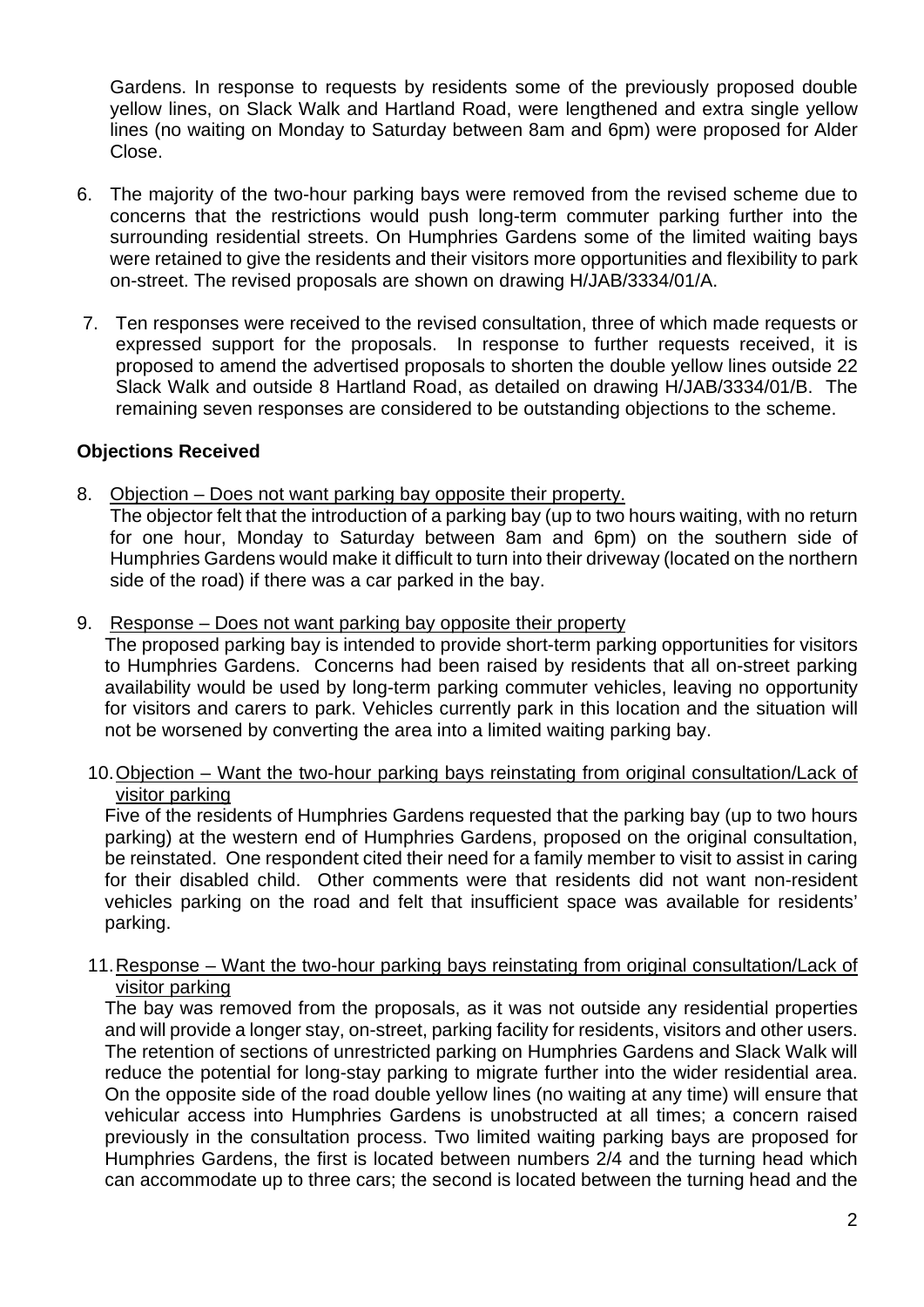end of the road and can accommodate two cars. The bays are intended to accommodate parking demand from visitors to Humphries Gardens, the restricted time period will increase turnover of the spaces and therefore increase the supply of free on-street parking; it is anticipated that there will be spaces available at most times of the day. Overnight (between 6pm and 8am) and on Sundays the bay would be available to all vehicles, providing additional on-street parking for residents' or visitor vehicles.

- 12.Objection Disabled resident wants to be able to park outside their property at all times The objector currently owns two cars and would like to be able to park one of the cars directly outside their property. The proposals include a single yellow line outside the property (no waiting on Monday to Saturday between 8am and 6pm) and a parking bay opposite (up to two hours waiting with no return for one hour on Monday to Friday between 8am and 6pm). The resident requires level access to be able to get in and out of their car.
- 13.Response Disabled resident wants to be able to park outside their property at all times The respondent has off-street parking which can accommodate the vehicle used by the disabled resident. The respondent's household has two vehicles, their other car could be parked outside the property overnight (between 6pm and 8am) and all day Sunday. At other times the car could be parked in either of the parking bay on the opposite side of Humphries Gardens (for up to two hours) or at any time on the length of road between Slack Walk and numbers 6 and 8. The removal of the parking restrictions outside the property was not considered as the road would be obstructed if a car was parked in the bay and on the carriageway in front of the property throughout the day.
- 14.The proposed extents for the scheme were carefully considered taking into account the demand for on-street parking, the potential for parking migration and the need for highway safety.
- 15.It is recognised that demand for free on-street parking exists, particularly in residential areas close to town centres. With that balance in mind the limits of the restrictions have been kept to the minimum length and duration considered possible to ensure the effective and safe operation of the highway. It is acknowledged that this may require residents with insufficient or no private off-street parking provision to make other arrangements for parking their own vehicle, perhaps further away from their property, in order to ensure their vehicle is parked appropriately and lawfully.
- 16. The restrictions will maintain visibility at junctions and at bends to ensure that these stretches of road remain clear of parked vehicles to enable travelling vehicles to safely pass each other. The restrictions are designed to improve highway safety by prohibiting parking on areas of road where parked vehicles would obstruct visibility or safe movement along the highway and through junctions.

#### **Other Options Considered**

17. Other options considered relate to the length of the waiting restrictions and the number of parking bays proposed, which could have been either lesser or greater. The restrictions are considered to strike a reasonable balance between the need to maintain the safe operation of the highway and recognition of the demand for on-street parking.

#### **Comments from Local Members**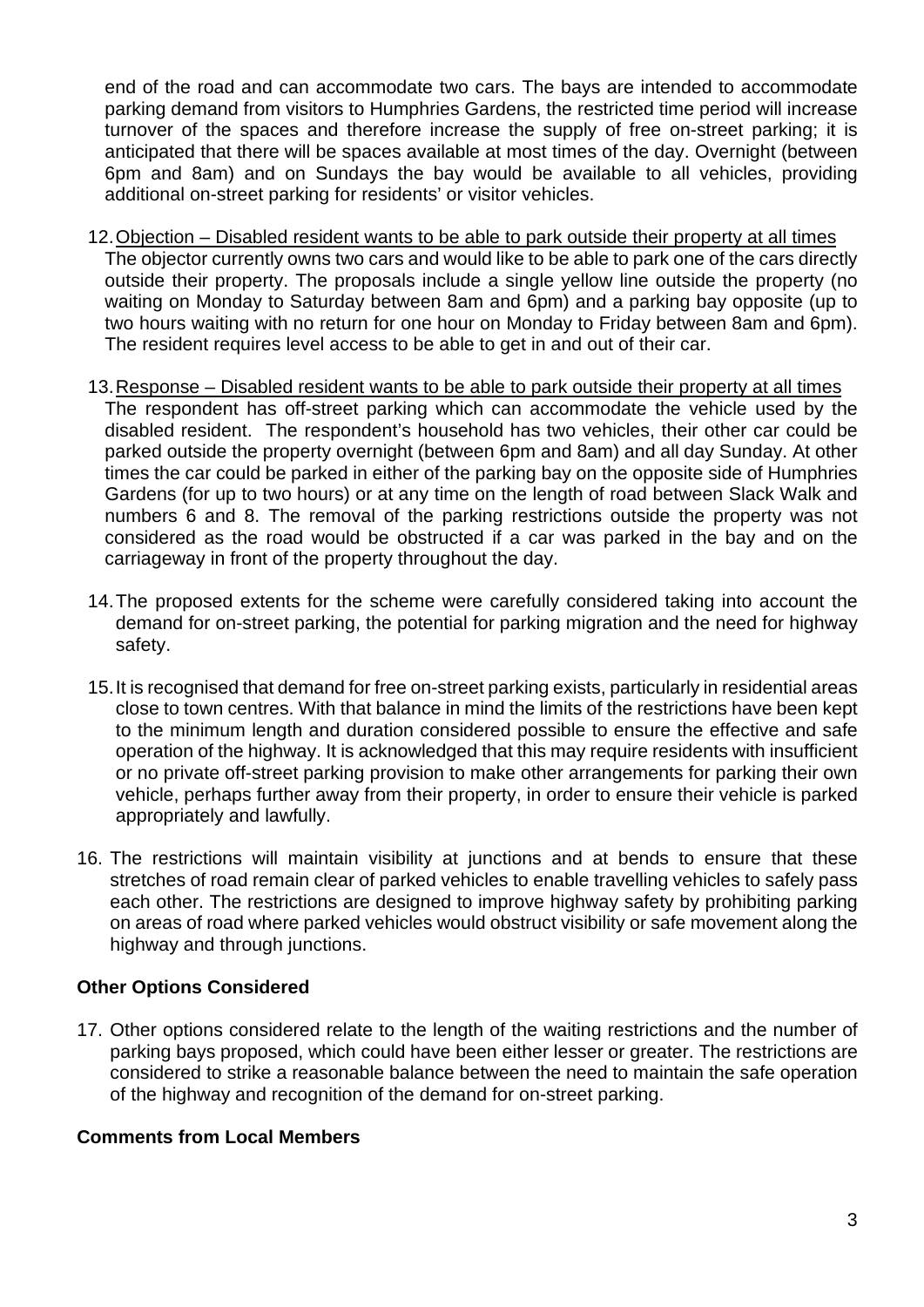18. Councillor Nigel Turner, elected on 6<sup>th</sup> May 2021, has expressed his support for the proposals.

#### **Reasons for Recommendations**

19. The proposed scheme offers an appropriate solution to mitigate road safety concerns and facilitate the safe operation of the highway with minimum loss of parking availability. It is considered that the proposed scheme presents a reasonable and proportionate balance between the needs of all highway users, including non-drivers, who live in or visit the area.

### **Statutory and Policy Implications**

20.This report has been compiled after consideration of implications in respect of crime and disorder, data protection and information governance, finance, human resources, human rights, the NHS Constitution (public health services), the public sector equality duty, safeguarding of children and adults at risk, service users, smarter working, sustainability and the environment and where such implications are material they are described below. Appropriate consultation has been undertaken and advice sought on these issues as required.

#### **Crime and Disorder Implications**

21. Nottinghamshire Police made no comments on the proposals. No additional crime or disorder implications are envisaged.

#### **Financial Implications**

22. The scheme is being funded through the 2020/21 Traffic Management Revenue budget for Bassetlaw with an estimated cost to implement the works and traffic order of £2,000.

#### **Human Rights Implications**

23. The implementation of the proposals within this report might be considered to have a minimal impact on human rights (such as the right to respect for private and family life and the right to peaceful enjoyment of property, for example). However, the Authority is entitled to affect these rights where it is in accordance with the law and is both necessary and proportionate to do so, in the interests of public safety, to prevent disorder and crime, to protect health, and to protect the rights and freedoms of others. The proposals within this report are considered to be within the scope of such legitimate aims.

#### **Public Sector Equality Duty implications**

- 24. As part of the process of making decisions and changing policy, the Council has a duty 'to advance equality of opportunity between people who share a protected characteristic and those who do not' by thinking about the need to:
	- Eliminate unlawful discrimination, harassment and victimisation;
	- Advance equality of opportunity between people who share protected characteristics (as defined by equalities legislation) and those who don't;
	- Foster good relations between people who share protected characteristics and those who don't.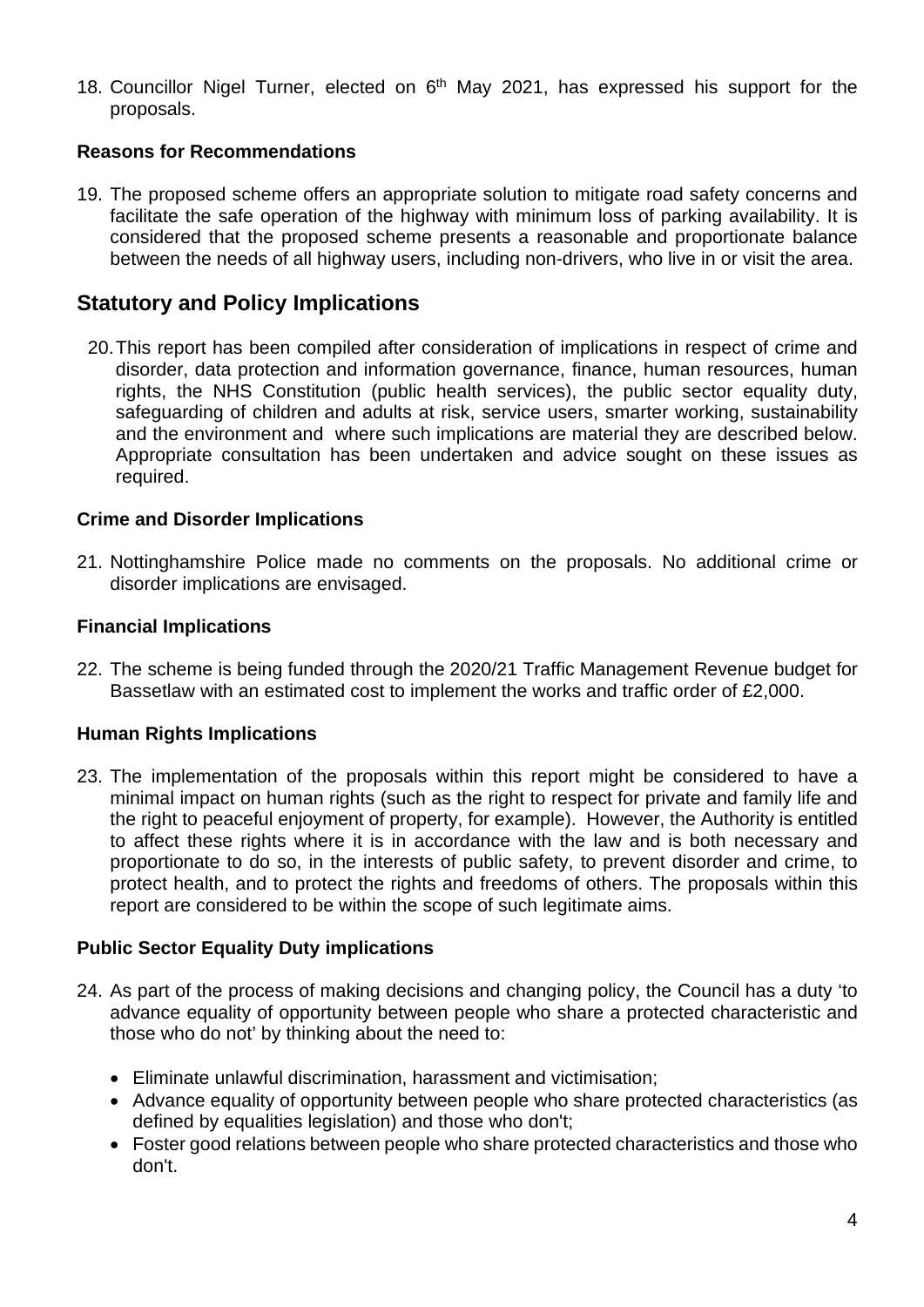25. Disability is a protected characteristic and the Council therefore has a duty to make reasonable adjustments to proposals to ensure that disabled people are not treated unfairly. An Equality Impact Assessment has been undertaken to assess the potential impact of the proposal, the results of the consultation and any appropriate mitigation. This equality impact assessment is included as a background paper to this committee report.

#### **Implications for Sustainability and the Environment**

26. The proposed waiting restrictions are designed to facilitate the safe operation of junctions and wider highway network for drivers, cyclists and pedestrians. Improving the environment for vulnerable highway users, such as pedestrians and cyclists, may encourage modal shift to sustainable modes of transport.

### **RECOMMENDATION**

#### **It is recommended that:**

1) The Nottinghamshire County Council (Slack Walk and Alderson Road Area, Worksop) (Prohibition of Waiting and Parking Places) Traffic Regulation Order 2020 (1246) is made as advertised, subject to the amendments shown on drawing H/JAB/3334/01/B and the objectors advised accordingly.

#### **Adrian Smith Corporate Director, Place**

#### **For any enquiries about this report please contact:**

Helen North – Improvements Lead, Tel: 0115 9772087**/** Sonya Hurt – Team Manager (Major Projects and Improvements)

#### **Constitutional Comments (SJE 01/06/2021)**

27.This decision falls within the Terms of Reference of the Transport & Environment Committee to whom responsibility for the exercise of the Authority's functions relating to parking provision, traffic management and traffic regulation orders has been delegated.

#### **Financial Comments (SES 28/04/2021)**

28.The financial implications are set out in paragraph 22 of the report. The scheme is being funded through the 2020/21 Traffic Management Revenue budget for Bassetlaw with an estimated cost to implement the works and traffic order of £2,000.

#### **Background Papers**

All relevant documents for the proposed scheme are contained within the scheme file which can be found in the Major Projects and Improvements section at Trent Bridge House, Fox Road, West Bridgford, Nottingham.

Except for previously published documents, which will be available elsewhere, the documents listed here will be available for inspection in accordance with Section 100D of the Local Government Act 1972.